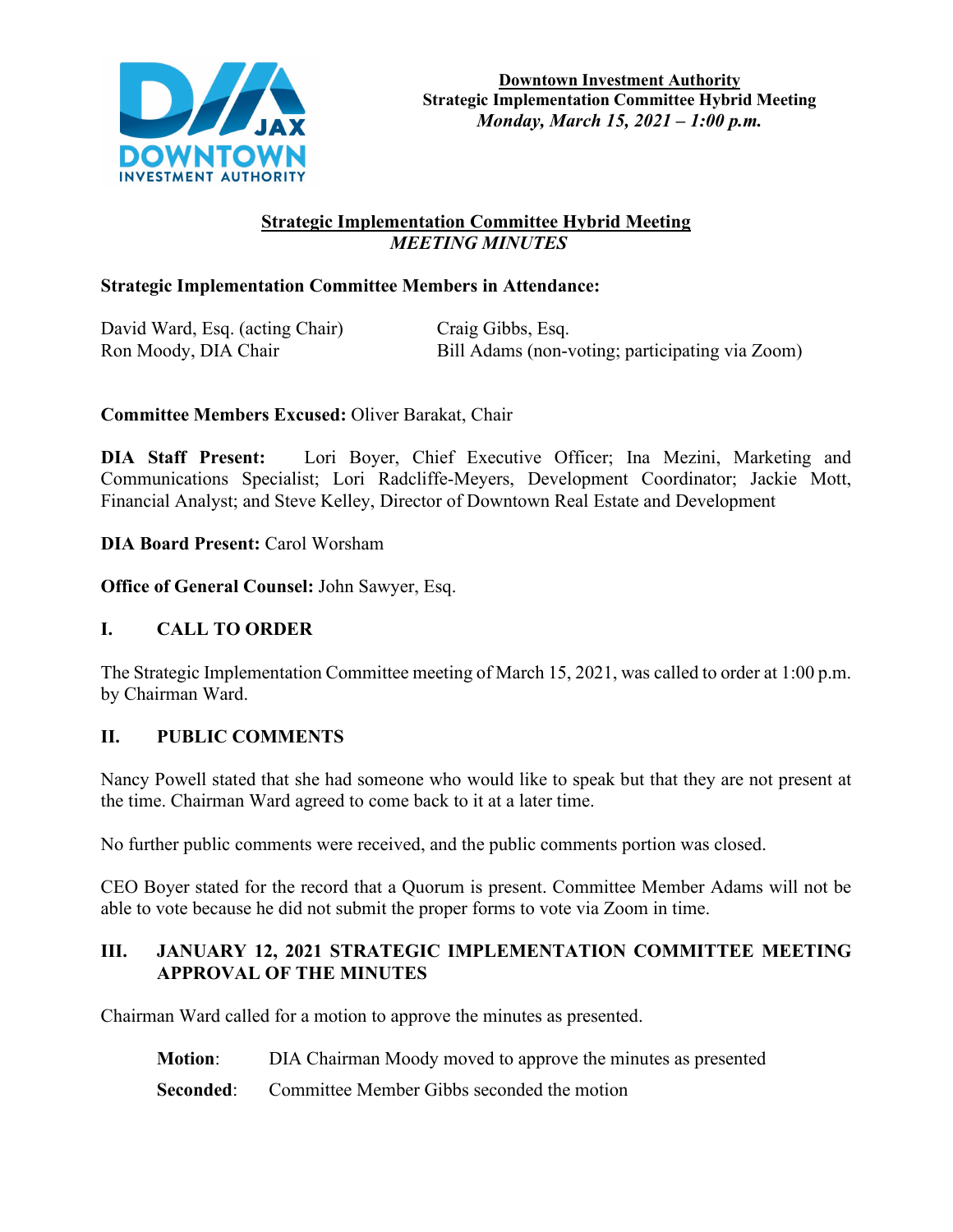Downtown Investment Authority Strategic Implementation Committee Meeting, March 15, 2021 Page 2 of 8

Seeing no comments, Chairman Ward called for a vote.

**Vote: Aye: 3 Nay: 0 Abstain: 0**

#### **THE MOTION PASSED UNANIMOUSLY 3-0-0**

# **IV. JANUARY 14, 2021 STRATEGIC IMPLEMENTATION COMMITTEE MEETING APPROVAL OF THE MINUTES**

No comments were made.

**Motion**: DIA Chairman Moody moved to approve the minutes as presented

**Seconded:** Committee Member Gibbs seconded the motion

No comments were made.

**Vote: Aye: 3 Nay: 0 Abstain: 0**

#### **THE MOTION PASSED UNANIMOUSLY 3-0-0**

#### **V. RESOLUTION 2021-03-03: DVI DISTRICT EXPANSION (Lori Boyer, CEO)**

Chairman Ward gave the floor to CEO Boyer to introduce the Resolution.

CEO Boyer stated that the DVI Board has recommended the geographic expansion of their service boundaries as well as the classes of property that are assessed. Currently only commercial properties are assessed, the recommended expansion will include residential properties with certain exceptions. CEO Boyer added that the Resolution is a recommendation to City Council whether to support the expansion or not. Section II of the Resolution states the DIA's support of the proposed expansion. Section III states the DIA's support of including residential properties. CEO Boyer gave the floor to Jake Gordon of DVI.

Chairman Ward clarified that the vote is to recommend or not recommend, as amended.

Mr. Gordon stated the following:

- The millage rate would remain 1.1mils.
- Expansion of geographic boundaries.
- Ability to assess residential properties
	- o Exemptions:
		- **Homestead Exemption**
		- New residential properties are exempt for 5 years to allow for stabilization
		- Products of affordable housing (received funding through the Florida Housing Finance Corporation)
		- Adaptive reuse projects (received funding through City of Jacksonville Historic Preservation Fund)
- The district would go from approx. 0.5 sq miles to 1.3 sq miles.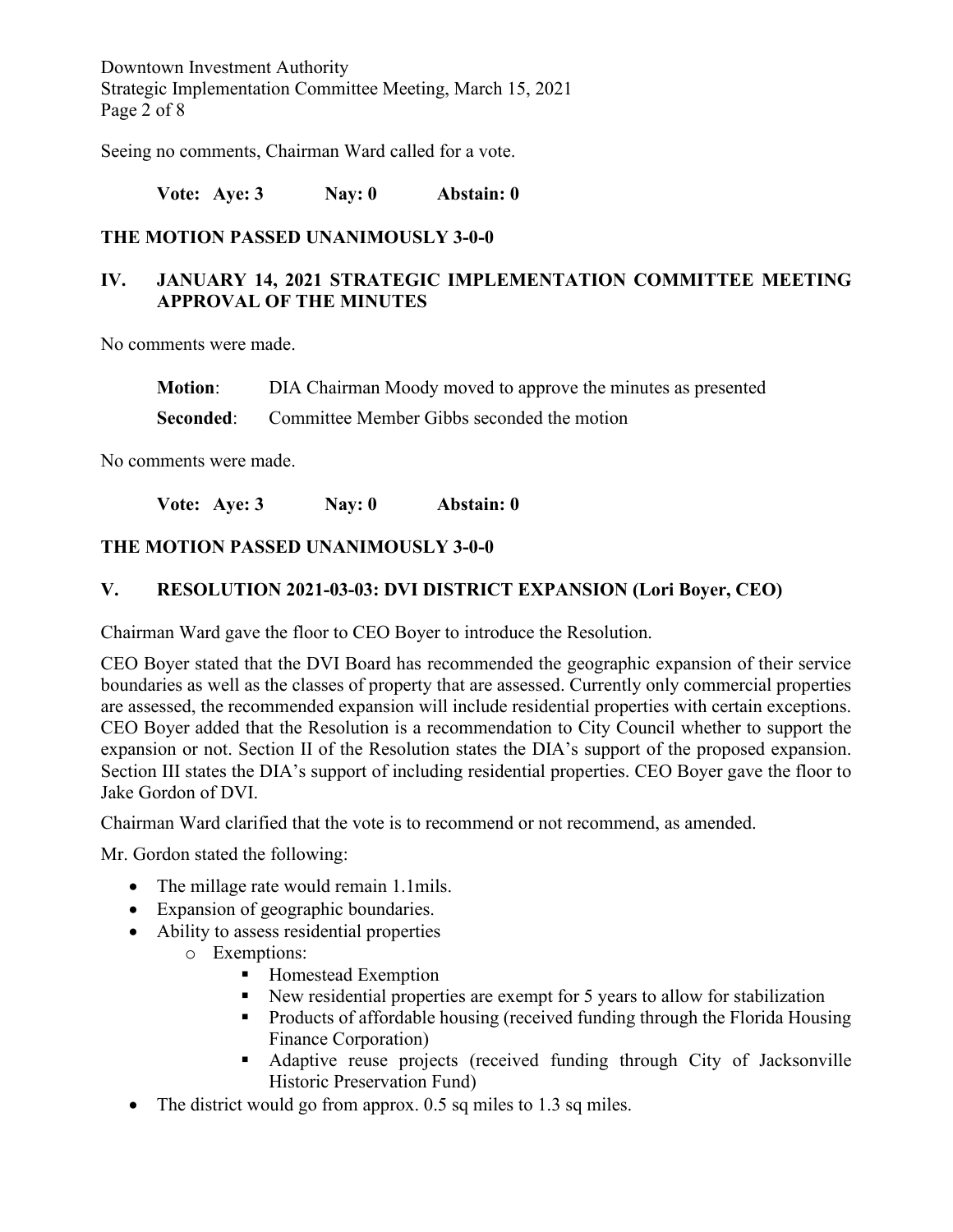Downtown Investment Authority Strategic Implementation Committee Meeting, March 15, 2021 Page 3 of 8

- \$875,000 of newly generated revenue from expansion
- 11% of new funds to staffing/administrative; 82% to district services/experience creation; 7% to marketing/information management
- More focus on public realm and public spaces

Seeing no further presentations or speakers, Chairman Ward called for a motion.

**Motion**: DIA Chairman Moody moved to approve Resolution 2021-03-03 as presented **Seconded:** Committee Member Gibbs seconded the motion

Chairman Ward opened the floor for discussion.

DIA Chairman Moody stated his support of the DVI and asked if a portion of a project is affordable housing, what would the criteria be for exemption. Mr. Gordon responded that that expertise lies with the Duval County Property Appraiser; DVI does not do appraisals, they use what the Duval County appraiser decides as it relates to the property.

Committee Member Gibbs asked for clarification on the services being performed by the 11 new hires [DVI Street Ambassadors]. Mr. Gordon responded that the Ambassadors will be deployed according to best value added and according to feedback from the Board as well as property owners in downtown.

Committee Member Adams asked for clarification on why the western portion of the expanded boundary does not continue all the way down Park Street; he also asked for more detail regarding the allocation of new funds. Mr. Gordon responded that the proposed expanded border fits best with the DVI's current resources in terms of quality of service provided. If they expanded further, they would not be able to maintain the quality of service that they are committed to. In response to fund allocation, Mr. Gordon stated that a majority of the \$715,00 slated for district services/experience creation would go toward increasing the size of the Ambassador Team, and added that the DVI's detailed budget would be submitted to the Board at the next meeting, as it does on an annual basis.

DIA Chairman Moody stated that there is going to be significant development along Park Street and throughout the Brooklyn District and recommended reconsidering the boundary to include more of the Brooklyn District as soon as the budget and resources can support the expansion in services.

Committee Member Worsham asked for clarification on the 5-year exemption for new residential properties. Mr. Gordon responded that 5 years was chosen after discussion with developers about what was needed to help stabilize the properties. The priority right now is more about delivering back value and collaboration with residential properties and less about adding raw dollars.

Chairman Ward asked for clarification on how the exemption works in the long-term regarding qualifying for an exemption at one point in time and then potentially falling into the non-exempt category later. Mr. Gordon responded that the incentives are there to help fulfill goals but that they have a lifetime. The property appraiser would be the one to decide what category a property falls in to. Mr. Kelley added that the Florida Housing Finance Corporation has a minimum 30-year land use restriction and generally apply a 50-year compliance land use restriction on anything subsidized through their low-income housing tax credit program.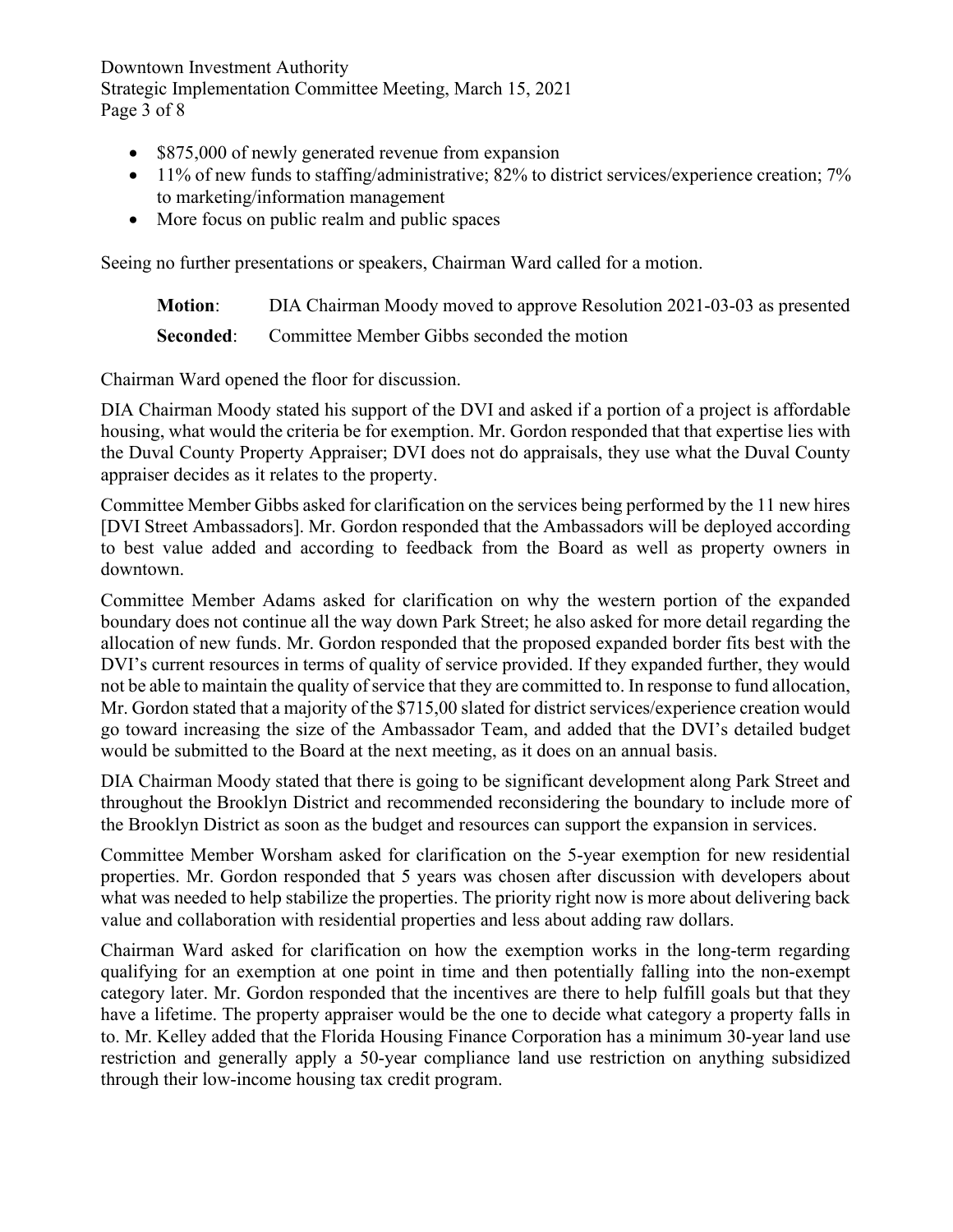Downtown Investment Authority Strategic Implementation Committee Meeting, March 15, 2021 Page 4 of 8

Chairman Ward called for a vote to approve Resolution 2021-03-03, stating that it is a positive recommendation.

**Vote: Aye: 3 Nay: 0 Abstain: 0** 

### **THE MOTION PASSED UNANIMOUSLY 3-0-0**

### **VI. RESOLUTION 2021-03-04: CEO AUTHORIZATION: MPS LITIGATION (John Crescimbeni, Contract and Regulatory Compliance Manager)**

Chairman Ward gave the floor to CEO Boyer to introduce the Resolution.

CEO Boyer provided an overview of the ongoing litigation with MPS. CEO Boyer stated that the Resolution is a request for authorization which would allow the DIA to participate in any potential upcoming mediation or settlement of the existing lawsuit as well as provide authorization to file legislation with City Council which would allow up to \$32M of borrowing so to be paid if MPS were found in Default. If MPS is in Default, the DIA could purchase the garages for the underlying industrial revenue bond balance plus \$3 million, which is \$32M. There is no agreement that the DIA will take this action, the Resolution just provides the DIA with the authority to do so if necessary.

Chairman Ward called for a motion.

**Motion:** DIA Chairman Moody moved to approve the Resolution as presented

**Seconded:** Committee Member Gibbs seconded the motion

Chairman Ward opened the floor for discussion.

DIA Chairman Moody asked how strong of a case does the DIA have regarding the lawsuit. CEO Boyer responded that Mr. Sawyer would have best judgement of that, but that the Council Auditor Report provided very helpful information concerning discrepancies in the amounts tenants were paying.

Chairman Ward called for a vote on Resolution 2021-03-04.

**Vote: Aye: 3 Nay: 0 Abstain: 0** 

#### **THE MOTION PASSED UNANIMOUSLY 3-0-0**

## **VII. RESOLUTION 2021-03-01: LAURA STREET TRIO DPRP (Steve Kelley, Director of Downtown Real Estate and Development)**

Chairman Ward gave the floor to Mr. Kelley to introduce the Resolution.

Mr. Kelley provided an overview of the Resolution, stating the following: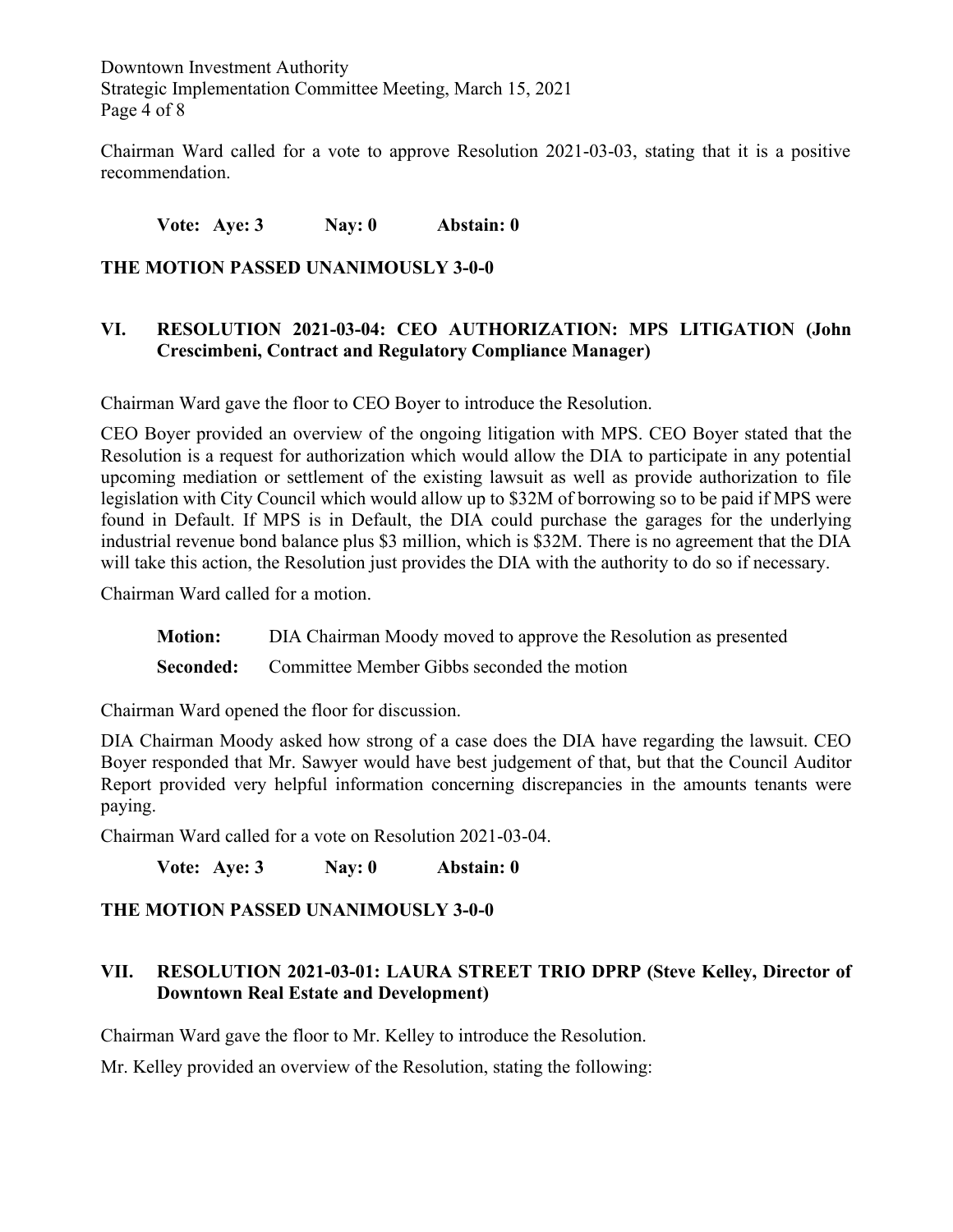Downtown Investment Authority Strategic Implementation Committee Meeting, March 15, 2021 Page 5 of 8

- It is a Downtown Preservation and Revitalization Program request totaling \$24,674,300 for the redevelopment of the historic properties known as the Laura Street Trio. This includes the Florida National Bank building, the Florida Life building, and the Bisbee building.
- The redevelopment is being undertaken by the Southeast Development Group, represented by Steve Atkins.
- The redevelopment calls for the restoration of the properties in addition to construction of a new 8-story 37,000 sq ft building to be combined with the Trio and operated as a single integrated hotel property.
- In total, the redevelopment provides over 158,000 sq ft of development space.
- The marble bank would become an 18,000 sq ft restaurant, including a 7,400 sq ft private dining wine cellar space in the basement. The restaurant would be operated by the hotel management group Winegardner & Hammons.
- The Florida Life building would house the lobby and business center on the ground floor, a theater in the basement, a fitness and media center on the  $2<sup>nd</sup>$  floor, and eight floors with 35 hotel rooms on the floors above.
- The Bisbee building would include a 4,400 sq ft retail bodega on the ground floor, a 4,000 sq ft conference center on the  $2<sup>nd</sup>$  floor, and 56 hotel rooms on the eight floors above.
- The Laura Street addition would provide 8,800 sq ft of retail space on the ground floor and six floors above with nine hotel rooms per floor. It would also include a 4,650 sq ft rooftop bar for the 8<sup>th</sup> floor.
- An 11-story circulation core will be constructed because the buildings are not at the same height. This includes 2,000 sq ft of additional lobby space on the  $1<sup>st</sup>$  floor and 10 floors with two elevators and stairs for circulation between the buildings.
- A motor court for arrival and departure is planned for W Adam Street.
- The remainder of the parcel [southeast corner] is reserved for future development.
- The development plan has received conditional approval from the Historic Preservation section of the Planning and Development Dept. and has also received conceptual approval from the DDRB. Each of the historic properties have received local historical landmark status and the development plan has also received approval on the Part I application from the National Park Service to be treated as a single project.
- The DPRP recommendation includes \$9,377,766 in the form of a Historic Preservation Restoration and Rehabilitation Forgivable Loan
- \$10,016,699 as a Code Compliance Renovation Forgivable Loan
- \$5,279,835 as a DPRP Deferred Principal Loan
- The structure of the HPRR and the CCR are Forgivable Loans over 5 years with a standard claw back for early sale or refinance.
- The Deferred Principal Loan has a 10-year maturity, at which point requires full repayment. Interest-only payments are required on an annual basis, established at the 10-year treasury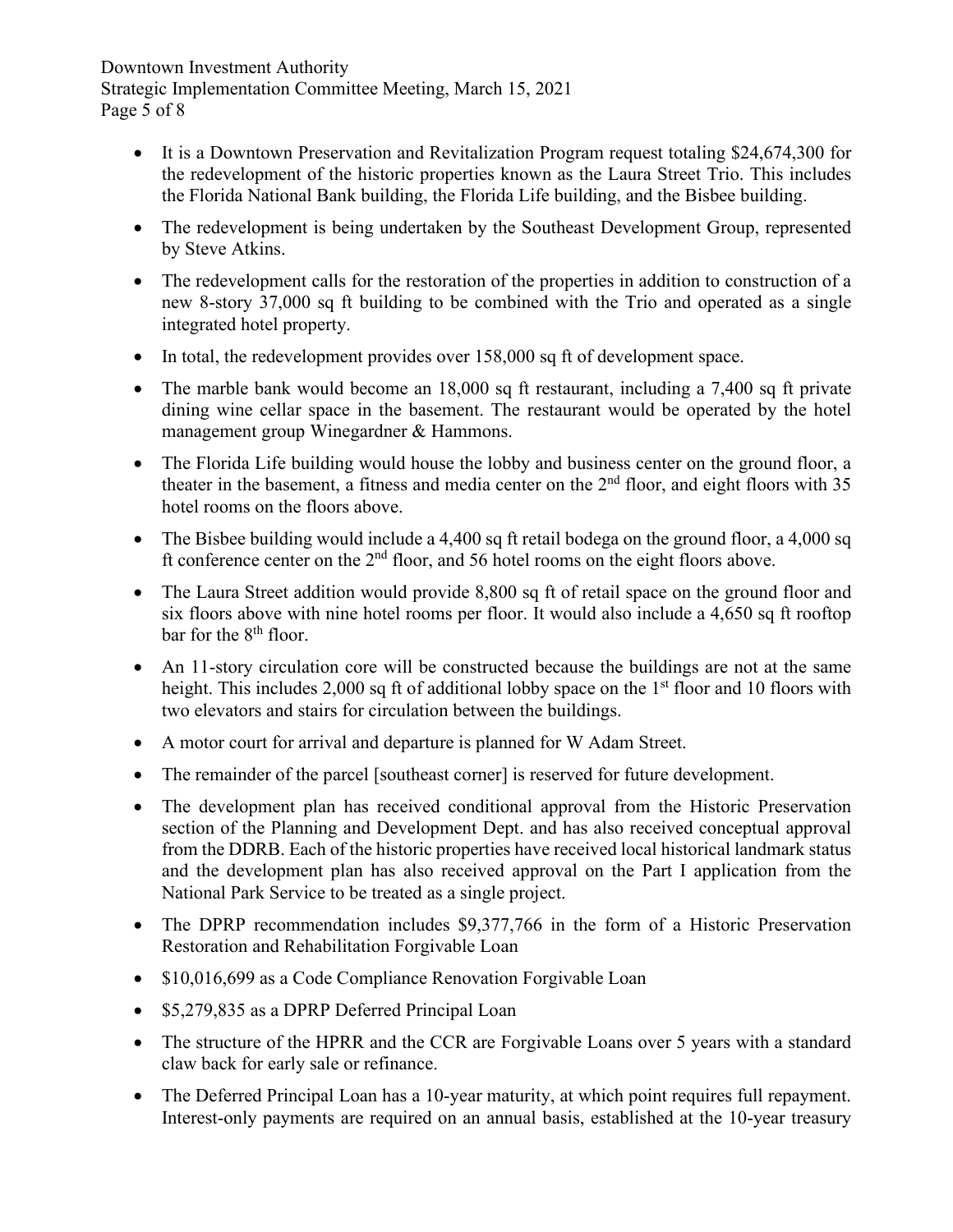Downtown Investment Authority Strategic Implementation Committee Meeting, March 15, 2021 Page 6 of 8

> rate at the time of closing. Up to 50% of the principal may be repaid after the  $5<sup>th</sup>$  year with that minimum balance remaining through the  $10<sup>th</sup>$  anniversary.

- Development costs total more than \$70M, making the DPRP 35% of the total as proposed.
- Adjusted total development costs as underwritten equal \$66.9M, making the DPRP funding 36.8% of the adjusted total which is below the 40% maximum amount allowed based on the equity level provided. These amounts may be revised downward in proportion to cost savings or revisions to the development budget. Any changes would require adherence with DPRP guidelines.
- It is not in the Term Sheet, but Mr. Kelley proposed that downward adjustments to the adjusted total development costs greater than 10% require reapproval by the DIA Board.
- Equity is provided primarily through the \$5.3M property contributed to the project as supported by a third-party appraisal dated May of 2020. \$4M of cash equity injected into the project is largely offset by the \$3.5M of developer and management fee.
- Historic tax credits are expected to provide \$9,461,000 of additional equity to the project.
- Total equity reaches \$16.5M or 23.4% of the adjusted total development costs.
- Senior debt is proposed at \$25,760,000.
- The ROI is calculated at 0.87. It includes:
	- o Annual project revenues which is the incremental ad valorem over a 20-year period of \$6.8M.
	- o Local option sales tax of \$9.6M, which includes the bed tax. Based on an average daily rate of \$160 and an occupancy of 73.5%
	- o Interest on the DPRP Deferred Principal Loan of \$660,000.
	- o Present value of the repayment on the Deferred Principal Loan of \$3.7M
	- o Total expected benefits of the City of \$21.5M
- The Trio property today is currently encumbered by a \$2M lien that must be cleared as a condition of closing.
- The architect on the project is Dasher Hurst; the general contractor is Danis Construction; Piper Sandler is the investment banker arranging debt and equity for the project.

Mr. Kelley concluded his presentation, stating that the recommendation is for the approval of the DPRP Loans as outlined, including the clearing of the lien currently held against the Trio property, and that further approval is required by the Historic Preservation section as well as the DDRB.

Chairman Ward opened the floor for public comment.

Susan Caven, President of Scenic Jacksonville, stated her support for the project.

Seeing no further public comment, Chairman Ward called for a motion.

**Motion:** DIA Chairman Moody moved to approve the Resolution as presented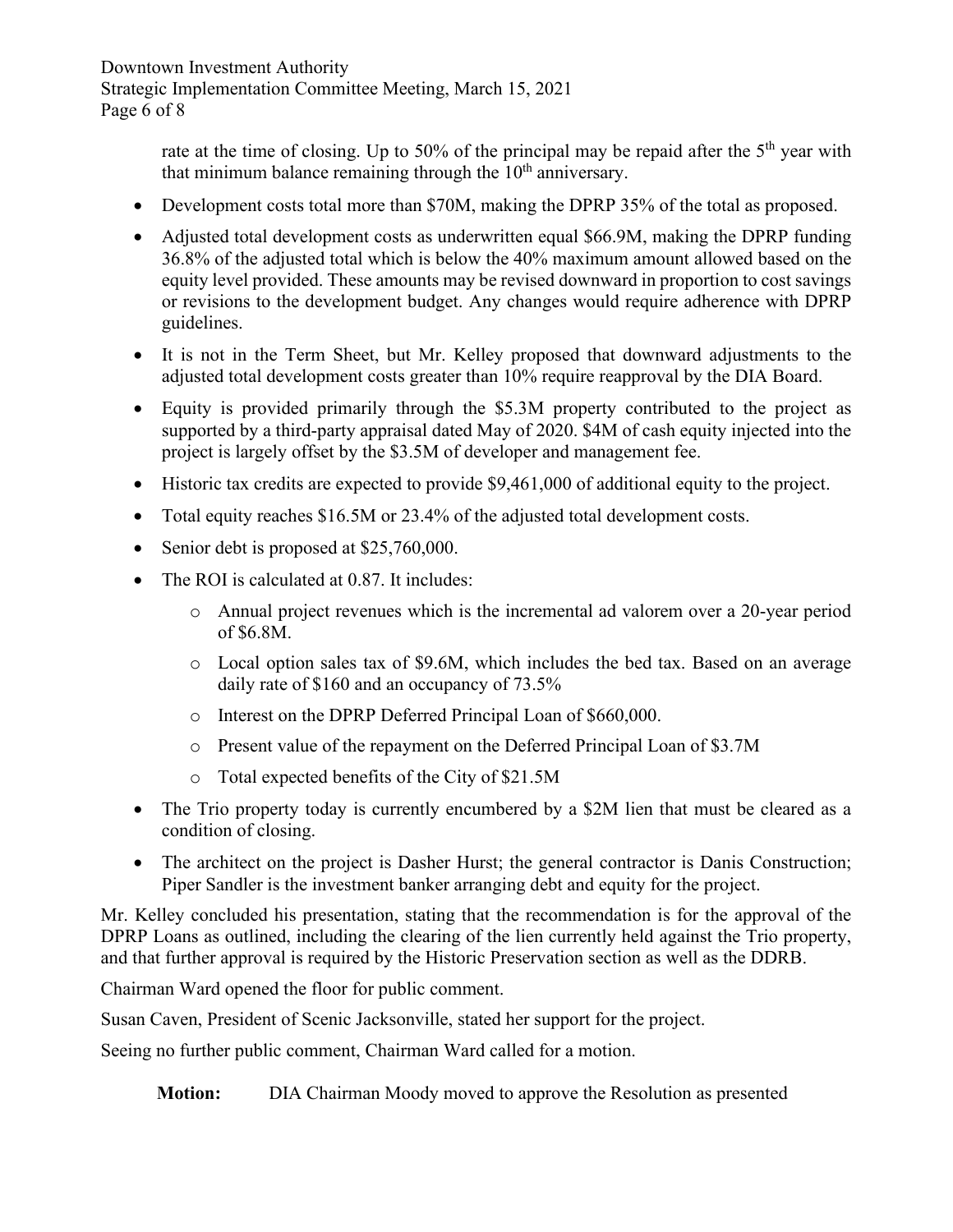Downtown Investment Authority Strategic Implementation Committee Meeting, March 15, 2021 Page 7 of 8

**Seconded:** Committee Member Gibbs seconded the motion

Chairman Ward opened the floor for comment from the Board.

Board Member Worsham stated her support for the project and thanked the DIA staff for their hard work.

Committee Member Gibbs asked if 36 months with a 6-month extension is sufficient time for completion. Mr. Atkins responded that he believes the amount of time is sufficient, adding that they have a 24-month schedule in terms of the restoration and rehabilitation process. Closing is set for June of 2021 and they would proceed immediately thereafter.

DIA Chairman Moody asked Mr. Atkins what kind of tenants he foresees being interested in the product. Mr. Atkins responded that the bar and restaurant has a proven hotel management firm overseeing its operation, and that they will be working with a retiree of the Winn Dixie Corporation for the small grocery story. The additional 4,000 sq ft of retail space has not been leased yet; it will be leased in the next 22 to 24 months.

DIA Chairman Moody asked Mr. Atkins what work he has done as it relates to ensuring the success of this project. Mr. Atkins responded that a lot of the work is done through the process review with Marriott International. Several third-party multi-faceted studies have been done to ensure the project will be unique and successful.

Seeing no further discussion, Chairman Ward called for a vote.

**Vote: Aye: 3 Nay: 0 Abstain: 0**

## **THE MOTION PASSED UNANIMOUSLY 3-0-0**

# **VIII. RESOLUTION 2021-03-05: METER RENTING (BAGGING) RATE SCHEDULE (John Crescimbeni, Contract and Regulatory Compliance Manager)**

Chairman Ward gave the floor to CEO Boyer to introduce the item.

CEO Boyer provided an overview of the Resolution, stating that it authorizes the DIA to pursue legislation with City Council to change the meter bagging rates. The recommended changes would increase the cost of bagging a meter and provide reimbursement for labor and storage costs with the goal of allowing people to bag meters as needed but also discourage meter bagging unless it is necessary. It would also help recover lost revenue when a meter is taken out of service.

Chairman Ward called for a motion.

**Motion:** Committee Member Gibbs moved to approve the Resolution as presented

**Seconded:** DIA Chairman Moody seconded the motion

Chairman Ward opened the floor for discussion.